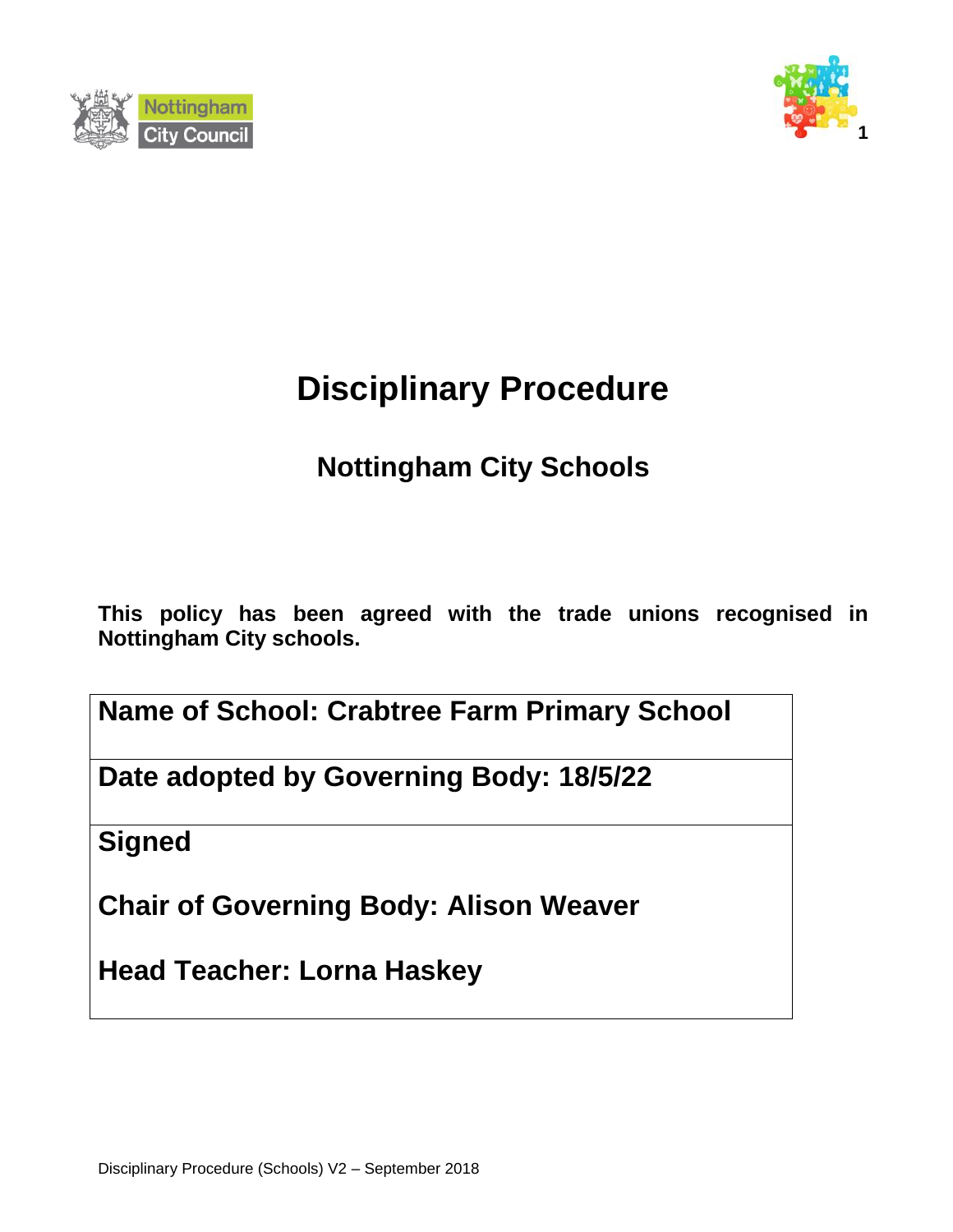



#### **DISCIPLINARY PROCEDURE**

#### **1. Who this procedure applies to**

- 1.1 This policy applies to all directly employed schools-based staff. It does not apply to casual workers, consultants, agency workers or any other worker who is not an employee of the school/Council.
- 1.2 This procedure should be read alongside the supporting guidance document.
- 1.3 This procedure is incorporated into the individual employee's contract of employment.
- 1.4 Governing bodies that do not adopt this procedure are required to make alternative provision to adopt a legally and ACAS compliant Disciplinary Procedure. In doing so, they are required to consult with trade union representatives and provide the school's HR Advisor with a copy of their own procedure.

#### **2. Principles**

- 2.1 All elements of an employee's conduct, behaviour and performance should be managed fairly, consistently and in a timely way. An employee should be given honest and timely feedback and concerns should not be allowed to fester. Managers should raise any issues of concern as soon as possible, bringing to the employee's attention the improvements required and maintaining records at all stages.
- 2.2. It may not always be possible to deal with issues of concern as part of the 'normal' management process and sometimes conduct or behaviours may be so unsatisfactory that they have to be treated as disciplinary matters (see Section 15). In these circumstances, this procedure will apply.
- 2.3. Any allegations of misconduct involving the physical, emotional or sexual abuse of a pupil must be dealt with in line with the *Disciplinary Procedure – staff facing allegations of abuse*.

#### **3. Responsibilities**

.

- 3.1 Staff discipline and dismissals are the responsibility of the governing body. Under the School Staffing (England) Regulations 2009 (Regulation 4 – Delegation of Authority), the governing body may delegate its operational responsibilities to the Headteacher (see Guidance for further information).
- 3.2 The governing body should review delegated arrangements for dismissals annually, or otherwise as deemed necessary.
- 3.3 The governing body must ensure that it has a suitable Disciplinary Procedure in place for the school and is available to all applicable staff (see DfE *Statutory policies for schools*).
- 3.4 The governing body must ensure that they record the rationale for all decisions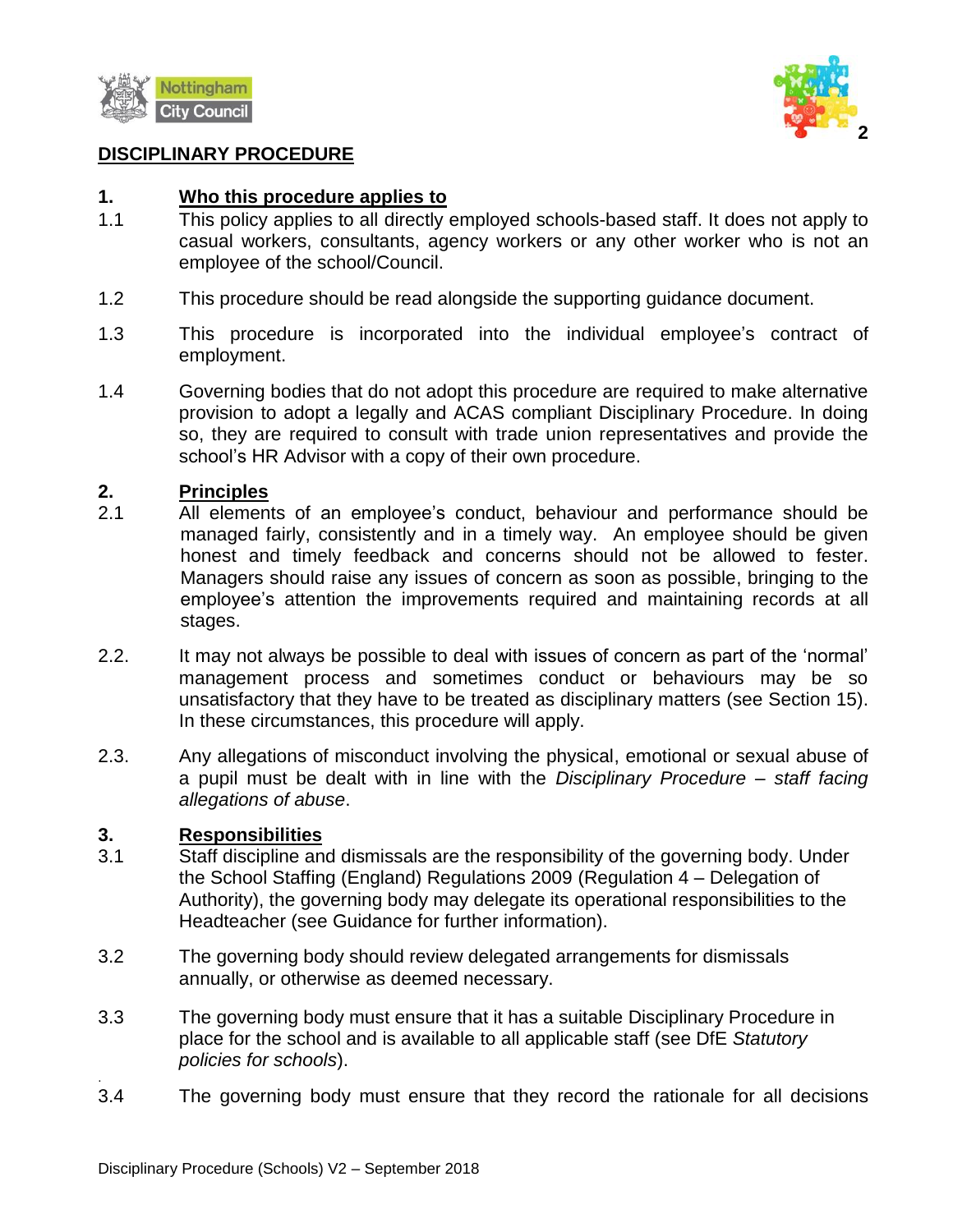

taken, including where responsibility has been delegated.

- 3.5 The responsibility for consideration of suspension must only be undertaken by a representative of the Governing Body, or Headteacher where they have delegated responsibility (see 5. below and Guidance).
- 3.6 Where there are concerns regarding the conduct of the head teacher, the Chair of the Governing Body should contact the School's HR Advisor for advice
- 3.7 The City Council and maintained schools have joint responsibilities for any challenge received in relation to a disciplinary decision through the employment tribunal process and will be joint respondents in any challenge. The school is expected to take HR advice at all stages and failure to do this may have financial implications for the school (see Guidance).
- 3.8 It is expected that all schools, regardless of where they purchase their HR advice, will notify the Council's HR team of an impending case which has the potential for dismissal as an outcome, at least 10 working days in advance of any hearing. The Council, as the employer, has the right to be in attendance at any hearing and to represent the interests of the Council in any such decision.

#### **4. Establishing the Facts**

- 4.1 Where a matter arises which is suspected to be misconduct, this should be put to the employee as part of an establishing the facts meeting for their explanation, as soon as possible. The fact finding will usually be carried out by the line manager or other nominated manager. If, after the meeting, the employee recalls additional facts that they wish to add, they may do this. Dependent on the employee's response, the facts established and the seriousness of the misconduct, the manager may need to follow a formal disciplinary route. Where this is considered necessary, the case will be progressed by those who have delegated responsibility in the school. This may be the Headteacher and/or Governors (see Guidance for further information).
- 4.2 There may be cases, for example, of safeguarding concerns, possible criminality, fraud or financial irregularities, where an alternative process will need to be applied in the first instance. In these cases, the relevant agencies should be alerted prior to instigating the disciplinary process. Advice should be sought from the school's HR Advisor is such cases.
- 4.3 Following the collation of the facts, the Headteacher/Governor will need to be satisfied that they have sufficient evidence to proceed to a formal hearing. The Headteacher/Governor will consider whether the matter is one of potential gross misconduct or misconduct (see section 15 below). The Headteacher/ Governor will write to the employee to inform them whether or not further action is to be taken. Where they are facing formal allegations, they will be advised of the nature of these and the possible consequences if there are reasonable grounds to believe that the employee has committed a disciplinary offence.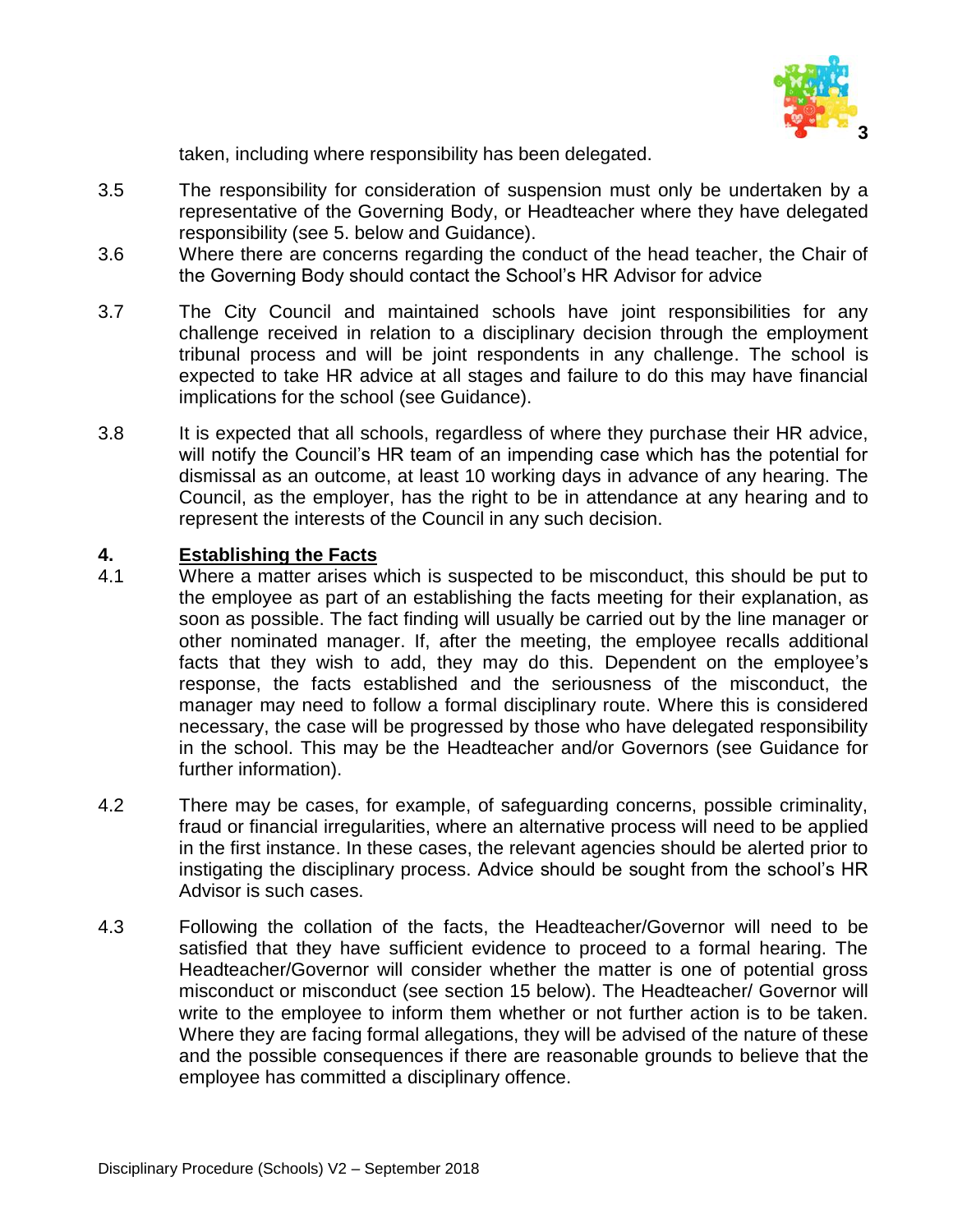

- 4.4 Where further information is required to substantiate the facts, the Headteacher/ Governor may decide to commission additional investigation into the allegations. The detail and depth of any investigation will vary depending on the nature and complexity of the alleged misconduct but, in all instances, the investigation must be adequate enough to establish the full facts of the alleged misconduct. [See *Guidance on conducting investigations contained in the Disciplinary Procedure Guidance]*
- 4.5 It may be appropriate for an investigatory interview to take place with the employee to ensure that they have had the opportunity to fully explain their version of events. Where this is necessary, the employee will be given reasonable notice (minimum two days) of the interview date. Although there is no statutory right, the employee may be accompanied by a companion, either a trade union representative or work colleague; however, the meeting will not be unreasonably delayed if such representation is not available at the planned time and may still go ahead.
- 4.6 After any further facts have been collated, the Headteacher/Governor will reconsider if there is a case to answer and, if so, arrange a disciplinary hearing as soon as possible. Alternatively, the Headteacher/Governor may decide that they can manage a correction in the employee's conduct outside of the formal process (see section 6, below), or the Headteacher/Governor may conclude that there is no case to answer and will inform the employee in writing that no formal disciplinary action will be taken. [link to example letter]

# **5. Suspension**

- 5.1 A period of suspension may be considered necessary in some cases and this will be on full pay. This is a neutral act and will not prejudge the outcome of the process.
- 5.2 Only the Headteacher or Governing Body can suspend an employee. In all cases where suspension is being included (including the suspension of the Headteacher) advice should be sought from the school's HR Advisor (See Guidance for further information).
- 5.3 Wherever possible, the employee will be informed of the decision to suspend in a face-to-face meeting. This will then be confirmed in writing by the Headteacher/Governor (attached model letter), detailing the arrangements for the period of suspension, including any relevant safeguarding considerations.
- 5.4 The suspension should be kept under regular review, initially this will be after four weeks and, thereafter, should circumstances change.

# **6. Managing conduct short of formal action**

6.1 Where the facts point to a less serious shortfall in conduct, the Headteacher/Governor may consider managing an improvement in the employee's conduct outside of the formal stage. Advice from the school's HR Advisor should be taken with regard to the appropriateness of this approach.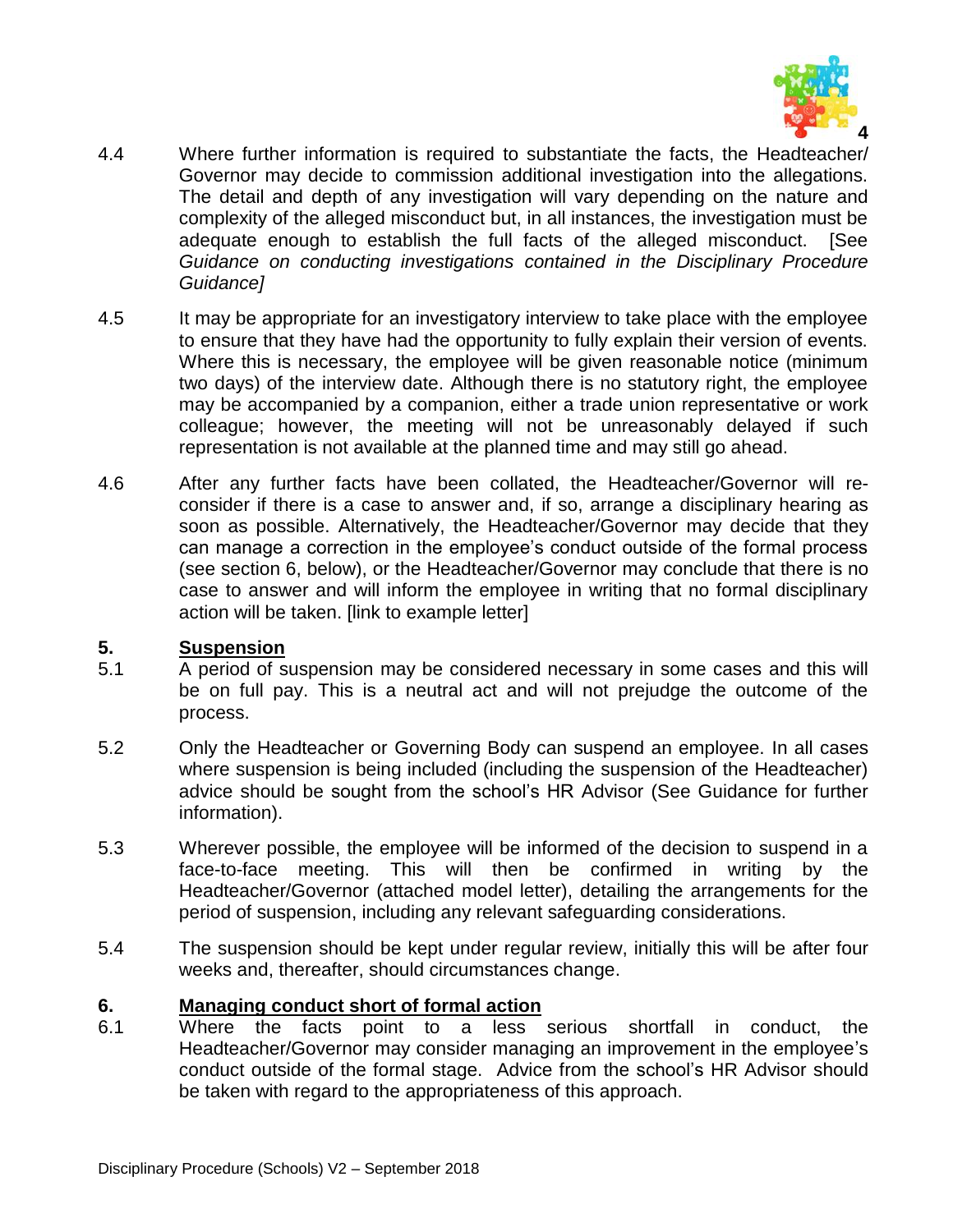

- 6.2 The Headteacher/Governor should meet with the employee to:
	- Inform them that there is an unacceptable shortfall in their conduct;
	- Give them the opportunity to explain matters from their perspective;
	- Make clear the impact that their shortfall in conduct has had; for example, in relation to colleagues, the business, the school/service's reputation
- 6.3 The Headteacher/Governor should set out the required improvement and any necessary support measures for achieving and sustaining this. Copies of relevant school policies and professional standards should be provided to the employee. It should also be made clear that a failure to improve their conduct or a repeat in the future, will result in the instigation of the formal procedure.
- 6.4 The manager may wish to confirm in writing the improvement required and state what action will be taken if there is a failure to improve or sustain an improvement. A note of the written improvement requirement should be placed on the employee's local supervision file for the duration of the improvement period.

# **7. Disciplinary Hearing**

7.1 In cases of misconduct (see 15.2), it is common practice for the Headteacher to exercise their delegated responsibility for managing the disciplinary process and decision making.

> In cases of gross misconduct which may result in dismissal, the case should be heard by a panel, chaired by a proficient governor.

In gross misconduct cases, it is recommended that the following arrangements are observed:-

- The panel will be impartial, chaired by a proficient governor and supported by two other governors
- Where there are insufficient governors available, Governor Services may be called upon for support and may involve governors from another school

For both misconduct and gross misconduct, the school's HR Advisor will support at the hearing stage of the process.

- 7.2 Where the hearing has the potential to result in dismissal (as advised in the letter in 7.3 below), maintained schools must ensure that they invite a representative of the City Council's HR team to attend, regardless of whether their school purchases the Council's HR Advisory Service.
- 7.3 The Chair of the panel will write to the employee giving 10 working days' notice to attend a disciplinary hearing. The notification will include:
	- The purpose of the hearing;
	- The allegation(s) against them;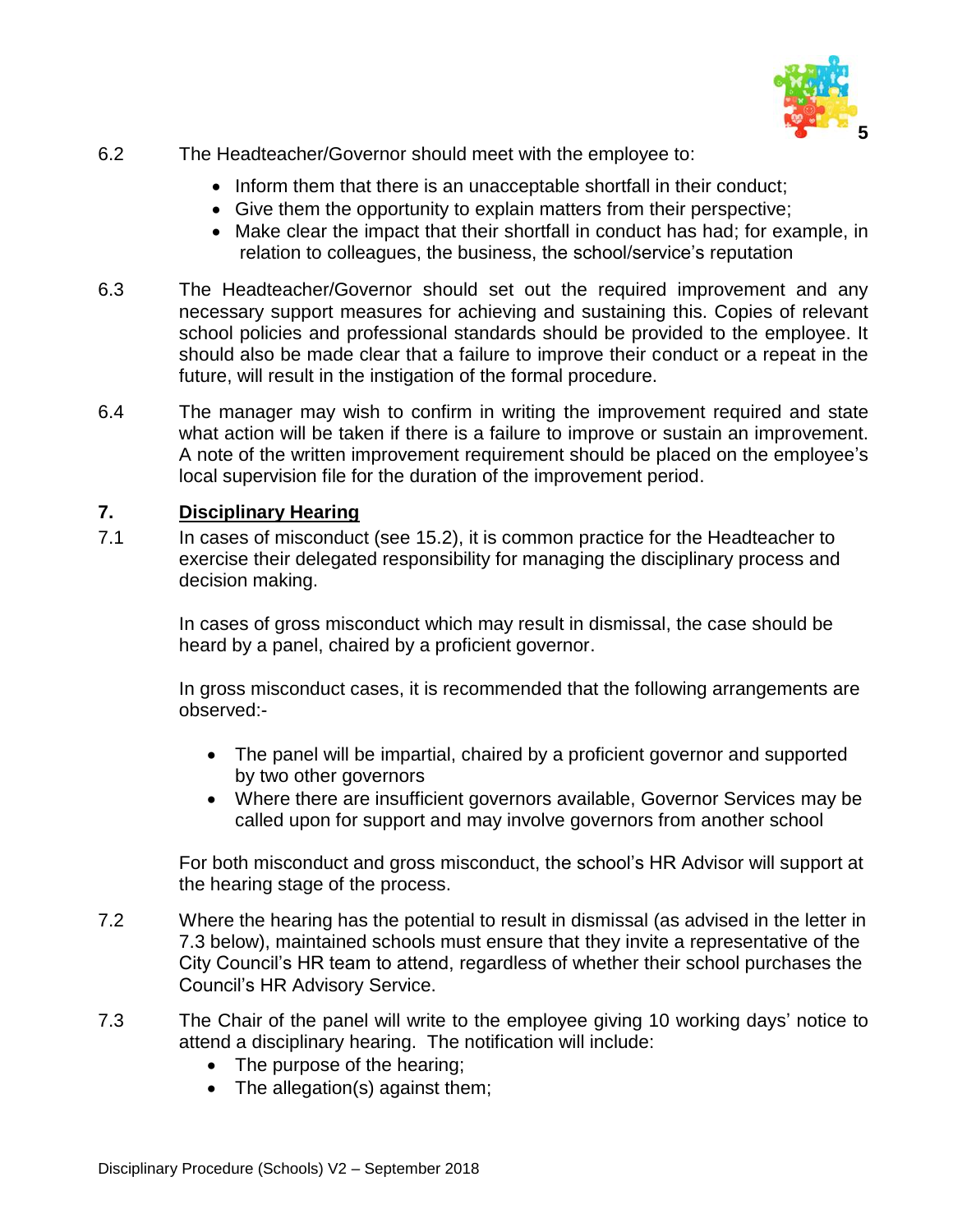

- Copies of any reports and/or documentary evidence relating to the allegation(s);
- The right to be accompanied by a trade union representative or work colleague;
- Details of what to do if the employee or their companion cannot make the hearing (see 7.4 and 7.5, below);
- The details of any witnesses to be called to attend the hearing by the panel;
- The process for letting the Chair know of any witnesses that they may wish to attend the hearing to substantiate the facts – character witnesses will not be permitted;
- Clarity around the maximum sanction possible as an outcome.
- 7.4 The employee has a right to be accompanied by a trade union representative or work colleague. If the employee's preferred companion cannot attend the hearing on the date provided, the hearing must be postponed. The employee has a duty to propose an alternative time within 5 working days of the original date and, providing this is reasonable, the hearing will be re-arranged for this time or another mutually agreed date.
- 7.5 If the companion remains unavailable to attend, the employee will be expected to attend alone or to arrange for another companion. Alternatively, the employee may be offered the opportunity to submit a written submission, or any additional evidence, to the panel or to their chosen companion, who may present their case on their behalf. If the employee fails to attend without good reason, or is unable to do so (for example, for health reasons), the panel may have to take a decision in their absence, based on the available evidence.
- 7.6 The Chair will conduct the hearing in accordance with [Appendix 1 –](http://www.nottinghamcity.gov.uk/nottinghamschools/index.aspx?articleid=17754#APPENDIX1#APPENDIX1) Order of [Proceedings for Disciplinary Hearings.](http://www.nottinghamcity.gov.uk/nottinghamschools/index.aspx?articleid=17754#APPENDIX1#APPENDIX1)
- 7.7 All those involved in the process are expected to maintain confidentiality and should be instructed that they must not discuss the case with anyone, outside the hearing. Additionally, all documentation relating to the case must be stored securely in compliance with the General Data Protection Regulations.
- 7.8 Chairs should ensure that accurate and good quality notes are recorded at the hearing. These should be retained securely by the school and may be required as evidence of their decision in case of future challenge, such as internal appeal, employment tribunal or other enquiry. Schools may wish to contact Governor Services to provide appropriate resources.
- 7.9 After the hearing is concluded, the Panel will carefully consider the evidence presented at the hearing and decide on an appropriate outcome. The employee may be informed verbally of the decision and the reasons for it. However, the Chair of Panel will always confirm the disciplinary outcome in writing within 5 working days, unless there are exceptional circumstances which delay the decision. The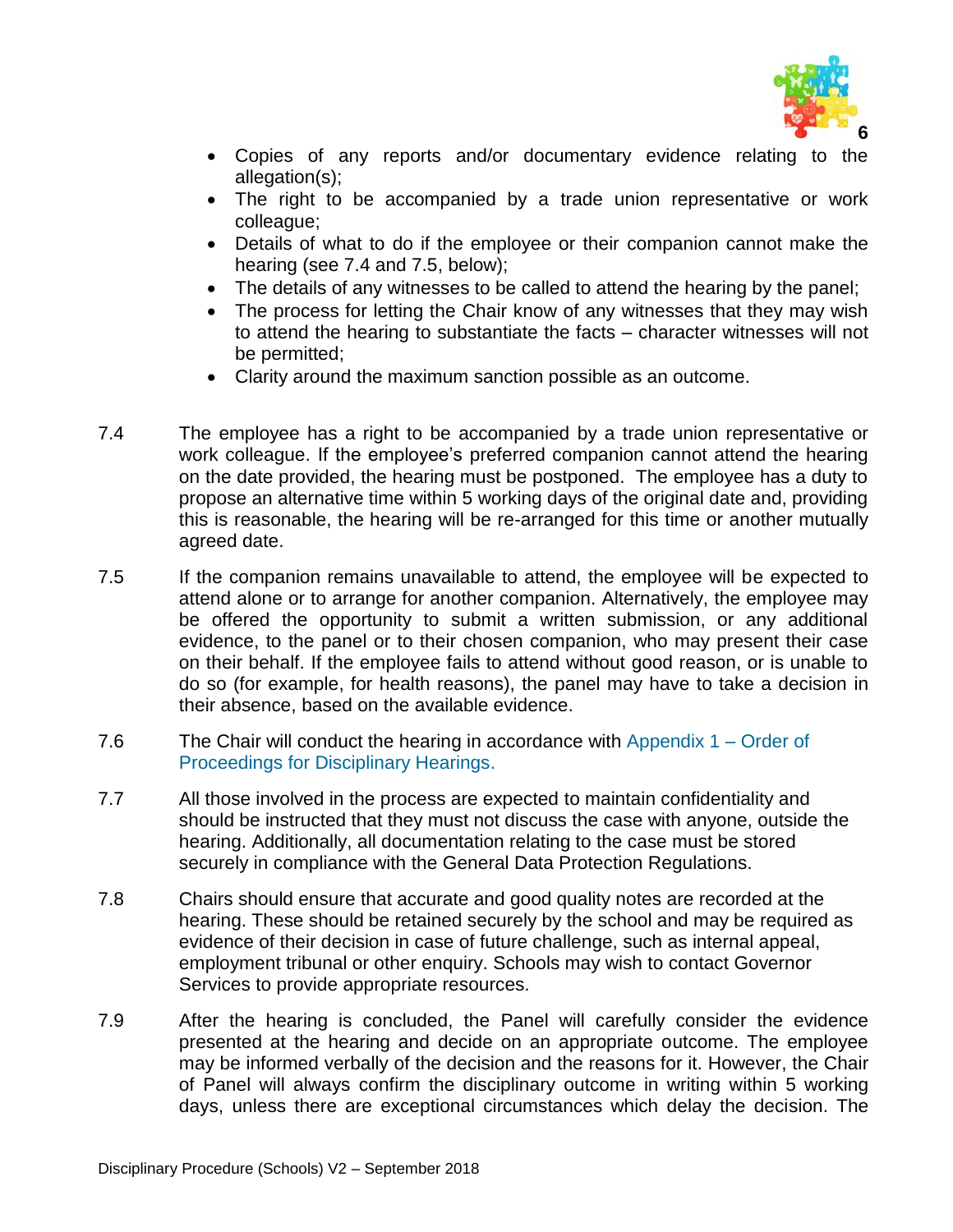

employee must be advised of their right of appeal in the outcome letter.

7.10 In all cases where the decision is to dismiss an employee in a maintained school, a copy of the dismissal letter must be sent to the HR department of the City Council.

#### **8. Disciplinary outcomes**

- 8.1 Possible outcomes of a disciplinary hearing may be:
	- No disciplinary sanction necessary
	- Written Warning
	- Final Written Warning
	- Dismissal with notice
	- Summary dismissal without notice for Gross Misconduct
	- Other Disciplinary Action (see below)

Please see Guidance when considering appropriate disciplinary action.

- 8.2 The disciplinary action will depend on the severity and/or repetition of a misconduct/gross misconduct (see Section 15 for examples of these) and any mitigating circumstances.
- 8.3 An employee cannot be dismissed for a first disciplinary offence, except in cases of gross misconduct.
- 8.4 Where live warnings exist for previous misconduct/gross misconduct, further occurrences of misconduct are likely to result in a more serious sanction.
- 8.5 In certain cases, consideration may be given to previous disciplinary history. This will particularly apply in relation to safeguarding concerns, possible criminality, fraud or financial irregularities (see section 11 below).

#### **9. Disciplinary outcomes**

#### 9.1 **No disciplinary sanction**

Where the decision panel have decided that there is no case to answer, the reason for the decision will be communicated in writing.

#### **Written warning**

A record of the warning will be kept on file but considered spent after six months as long as satisfactory conduct has been sustained.

#### **Final written warning**

A record of the final warning will be kept on file but considered spent after twelve months as long as satisfactory conduct has been sustained.

# **Dismissal with notice**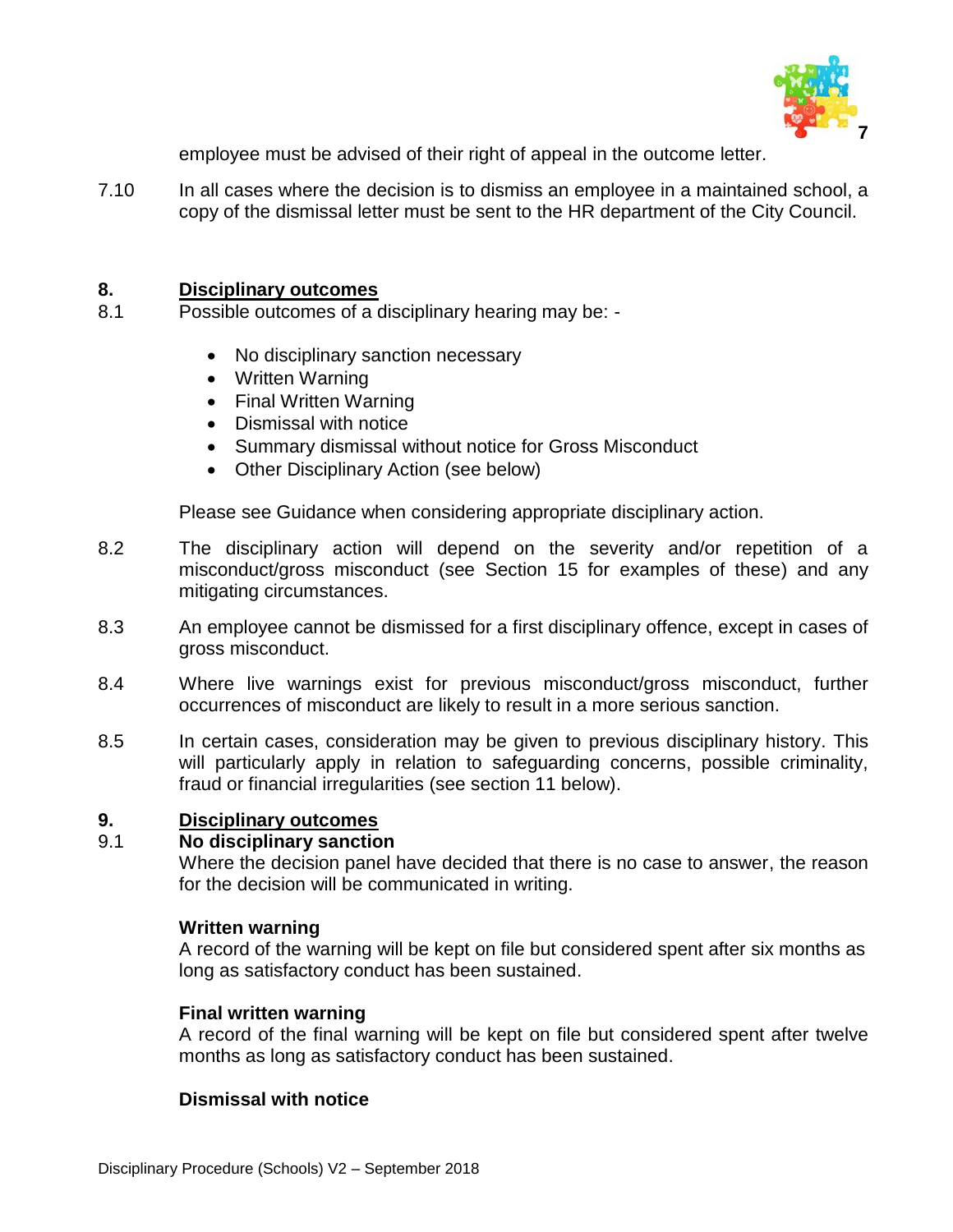

Dismissal with notice may be considered in certain, specific circumstances and HR advice should always be sought.

# **Summary dismissal without notice for gross misconduct**

Where the panel have determined that an employee has committed an act of gross misconduct (see examples in 15.3, below), which can include repeated misconducts (see 15.2, below), summary dismissal will take place without notice.

# **Other Disciplinary Action**

Other disciplinary action may be considered and this will usually be accompanied by a warning. Examples of such action may include recommendations for training/development, consideration of alternative working arrangements or other appropriate measures. A record of any other disciplinary action will also be kept on file for the duration of the warning, after which time it will cease as long as satisfactory conduct has been sustained. In cases of alternative working arrangements/lower graded work, records will be retained for the duration of employment.

- 9.2 Warnings should be regarded as spent following the specified period, subject to satisfactory conduct, and should be disregarded for future disciplinary purposes unless relating to serious concerns (see Guidance).
- 9.3 A copy of the disciplinary outcome letter, together with all notes and statements, will be kept securely on the staff member's employment file until considered spent, with a further copy retained by the school's HR Advisor.

# **10. DISMISSALS BY THE LOCAL AUTHORITY**

10.1 Staff dismissals are normally a matter for the school (with the Council's HR knowledge), but the Council may dismiss staff in its employment directly in the following circumstances:

a) Where the school's delegated budget has been suspended;

b) Where the Secretary of State or the Teaching Regulation Agency (TRA) have prohibited further employment of any member of staff because of previous conduct or capability;

c) Where an unqualified teacher has failed to secure qualified teacher status within the time limits set out in the regulations.

10.2 The circumstances in 10.1 above will remove the governing body's responsibilities for the dismissal process including dismissal hearings and appeals.

# **11. Disciplinary Employment History**

11.1 The Headteacher/Panel should take account of any current live disciplinary warnings.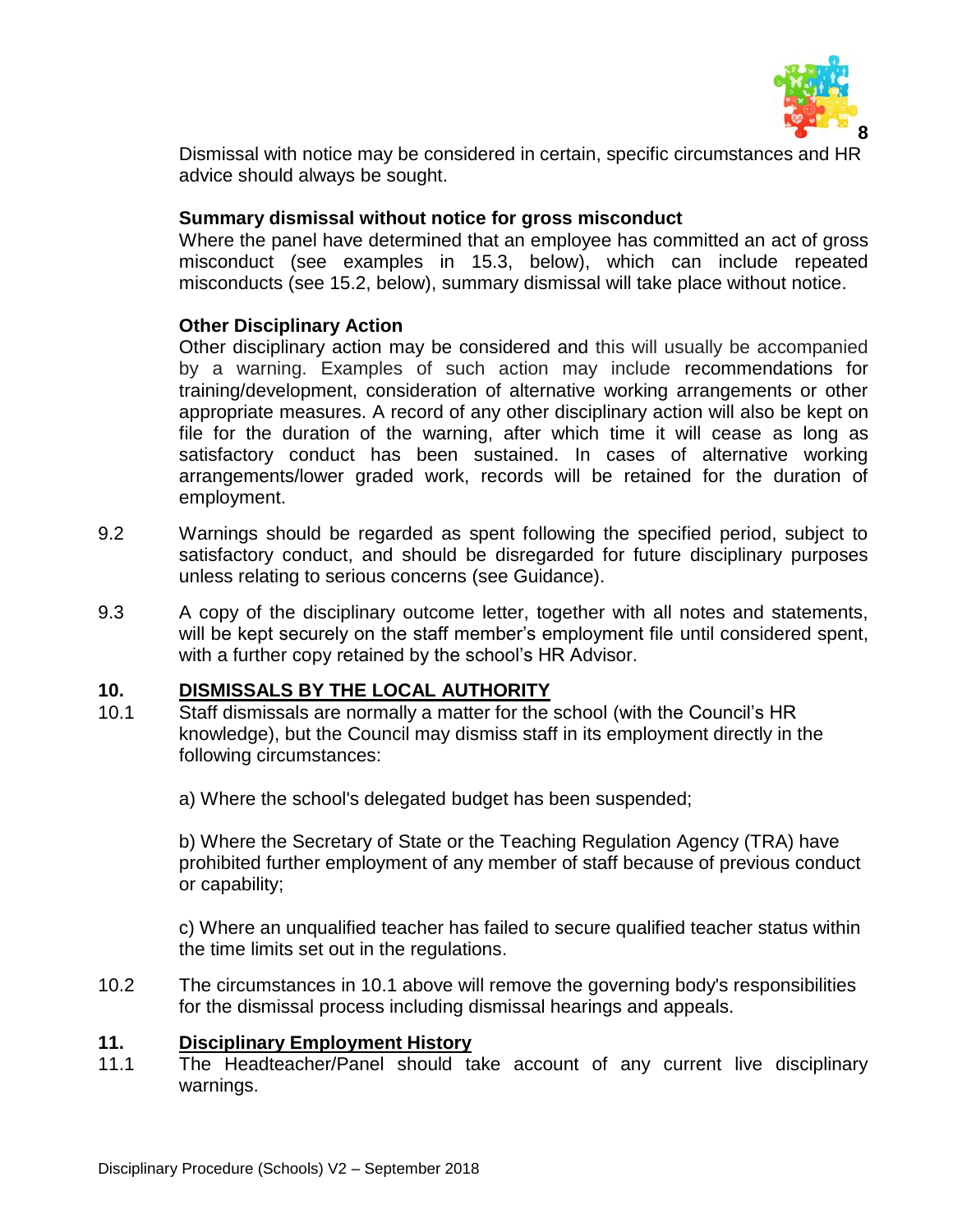

In certain cases, consideration may be given to previous disciplinary history, for example, in relation to safeguarding concerns, possible criminality, fraud or financial irregularities. Consideration of disciplinary history should only take place after taking advice from the school's HR Advisor.

# **12. Referral to External Groups and Professional Bodies**

12.1 The outcome of a disciplinary process, which results in a dismissal, may need to be referred to a range of bodies. Examples of such bodies include: the Teaching Regulation Agency (TRA) and the Disclosure and Barring Service (DBS). A resignation prior to the outcome of a disciplinary process will not necessarily prevent a referral.

# **13. Appeal**

- 13.1 The employee has a right of appeal against any disciplinary sanction including dismissal. The appeal must be registered within 10 working days of receipt of the disciplinary outcome letter.
- 13.2 The appeal will be heard by an impartial Governing Body Appeal Panel (see guidance), who have had no previous involvement in the case. Where there are insufficient governors available, Governor Services may be approached to arrange support. The Appeal Panel will be advised by the school's HR Advisor at the appeal hearing.
- 13.3 The appeal hearing will be carried out in accordance with Appendix 2 [Conducting](http://www.nottinghamcity.gov.uk/nottinghamschools/index.aspx?articleid=17754#APPENDIX1#APPENDIX1)  [an Appeal Hearing.](http://www.nottinghamcity.gov.uk/nottinghamschools/index.aspx?articleid=17754#APPENDIX1#APPENDIX1)
- 13.4 The appellant will have a right to be accompanied by a trade union representative or work colleague at the appeal hearing.
- 13.5 The appellant will be given 10 working days' notice in writing of the appeal hearing date. If the employee's companion cannot attend on the date provided, the hearing must be postponed. The employee has a duty to propose an alternative time within 5 working days of the original date. Providing this is reasonable, the hearing will be re-arranged for this time or another mutually agreed date.
- 13.6 The purpose of an appeal hearing is not to repeat the process followed at the Disciplinary Hearing or to rehear the case in full. The appellant will be expected to focus on specific factors that they feel have been dealt with unfairly, or which have received insufficient consideration, such as:
	- New evidence coming to light since the Disciplinary Hearing.
	- An inconsistent, inappropriate or excessively harsh penalty
	- Alleged bias of the decision maker
	- Alleged unfairness in the conduct of the hearing
- 13.7 The appellant can request that witnesses attend the appeal hearing and should provide reasonable notice to the chair of the Appeal Panel of who they intend to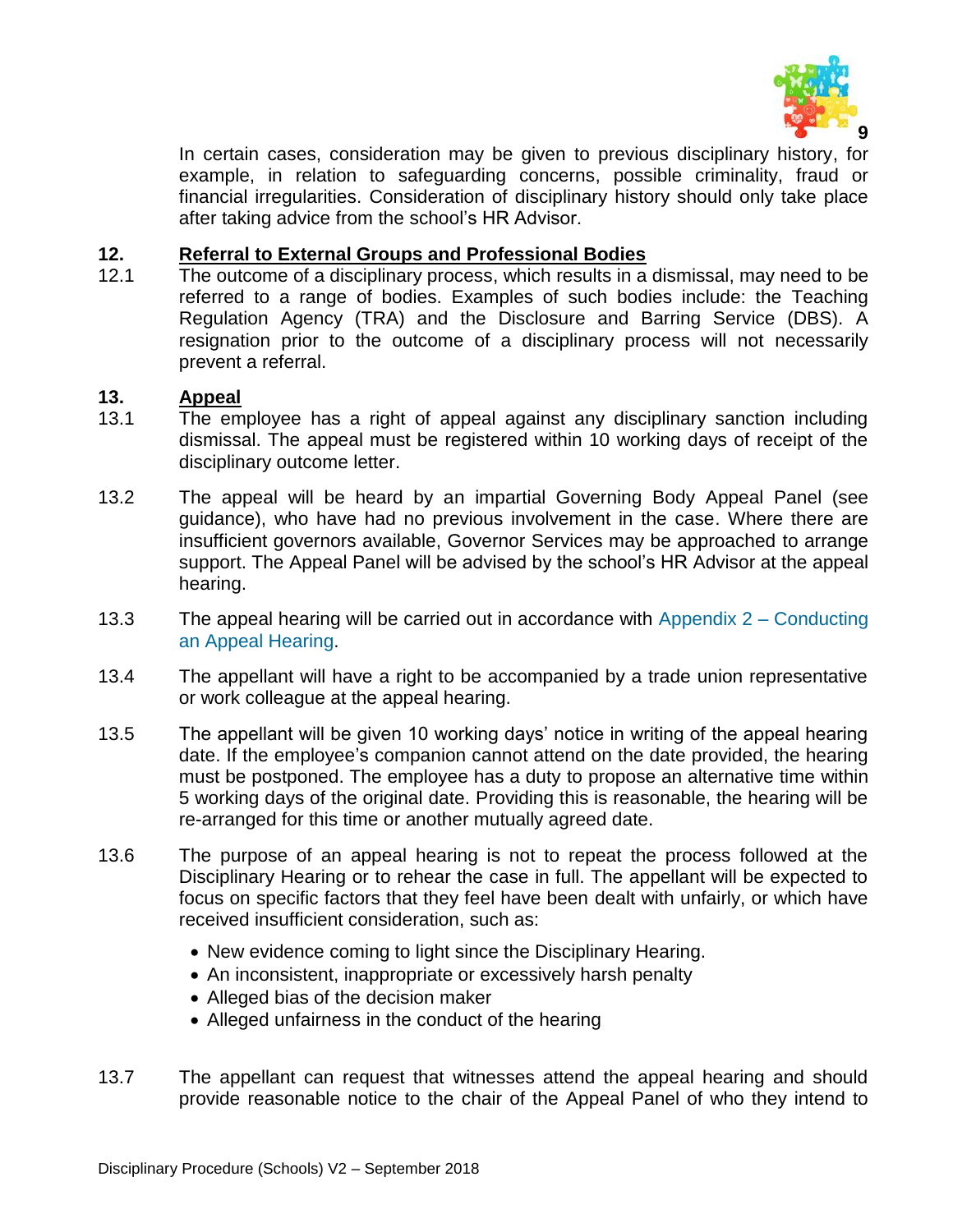

call; however, these should be present to substantiate the specific factors in 13.6 and should not be character witnesses.

- 13.8 Witnesses may also be required to attend by the Headteacher/Chair of Disciplinary Panel, who issued the original sanction, and by the Appeal Panel.
- 13.9 The appeal should not be used as an opportunity to punish the employee for appealing the original decision and it should not result in an increased sanction.
- 13.10 The appeal decision and reasons will be confirmed to the appellant in writing within 5 working days, unless there are exceptional circumstances, in which case this will be communicated to the appellant.
- 13.11 There is no further right of appeal.

#### **14. Raising Concerns during a disciplinary process**

- 14.1 Concerns relating to a live disciplinary process should be raised with the Headteacher/Chair of the Disciplinary Panel as part of the disciplinary process. It is not appropriate to use the Resolution and Grievance Procedure to raise such concerns.
- 14.2 If an employee raises a concern during a disciplinary process, it may be appropriate to consider a pause, for example, where the concern relates to a perceived conflict of interest or impartiality on part of the Headteacher/Disciplinary Panel.

# **15. Disciplinary rules and standards of performance**

15.1 There are two types of disciplinary offence: misconduct and gross misconduct. The lists of disciplinary offences below are examples only and are neither exclusive nor exhaustive. In addition, there may be other offences of a similar gravity which will constitute misconduct or gross misconduct. Headteacher/Disciplinary Panel will determine the severity of each case in the light of the circumstances and available evidence, and will take advice from their HR Advisor.

#### 15.2 **Misconduct**

Certain types of offences will warrant the issue of a warning and examples of those offences are listed below. Where a final written warning remains live for a previous offence and further misconduct is committed the employee may be dismissed, unless there are acceptable mitigating circumstances.

# **Harassment, Discrimination, Victimisation and Bullying (HDVB)**

HDVB is considered a serious disciplinary offence and would usually be considered as a gross misconduct matter; however, there may be occasions when a lesser offence has occurred which could be considered to be misconduct. HR advice should always be sought in HDVB cases.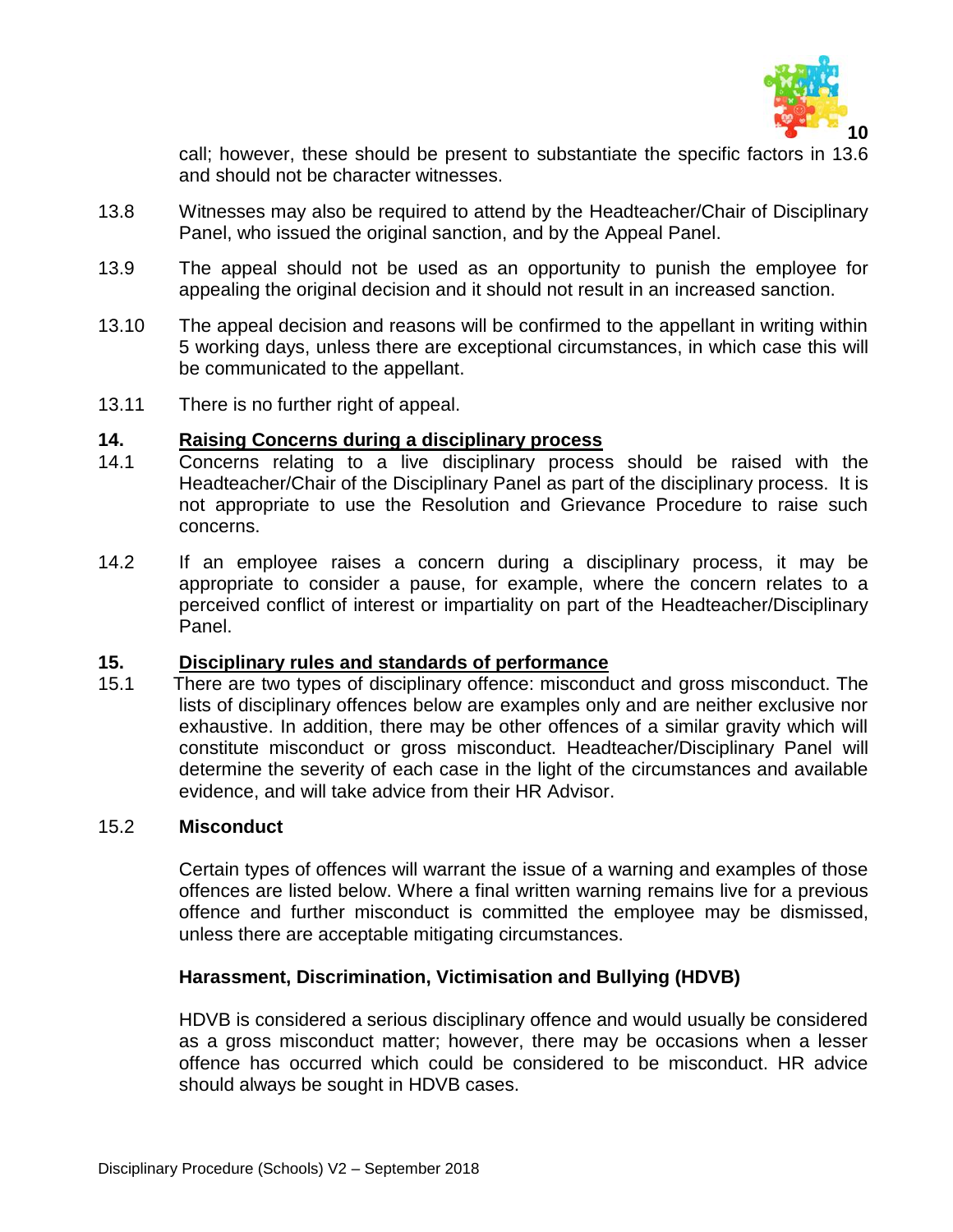

This is defined as the harassment, discrimination, victimisation or bullying of a colleague, pupil or member of the public on the grounds of a protected characteristic, including: sex, transgender status, marital status, civil partnership status, pregnancy, colour, race, nationality, national origins, ethnic origins, religion or belief, religious practices, sexual orientation, disability, age, previous criminal convictions or trade union membership.

# **Breaches of rules, regulations and procedures, such as:**

- Unsatisfactory timekeeping including taking excessive breaks
- Abuse of attendance records, or failure to follow rules on recording attendance
- Less serious breach of health and safety rules
- Less serious breaches of the Council's policies, procedures or regulations, for example, Data Protection legislation, sickness policies, smoking policy, financial regulations, etc.
- Less serious misuse of computer facilities including misuse of email and Internet access
- Refusal or failure to obey legitimate instructions
- Less serious safeguarding, e.g. an uncharacteristic, seemingly minor, oversight which could have had potentially serious impact

# **Less serious negligence, such as:**

- Carelessness in the performance of duties
- Failure to take proper care of the property of the school/Council, a colleague, child or member of the public, including misuse of property

# **Other misconduct, including:**

- Rudeness or offensive behaviour including the use of abusive language to colleagues, pupils or members of the public
- Using the Council's time and resources for personal purposes

# 15.3 **Gross Misconduct**

Gross misconduct is so serious that it would result in you being summarily dismissed (immediately and without notice), unless there are exceptional mitigating circumstances.

# **Gross misconduct might include:**

# **Theft and wilful damage**

- Unauthorised removal, possession or theft of property belonging to the school/Council, a fellow colleague, child or member of the public.
- Deliberate, wilful or malicious damage to property belonging to the school/Council, a colleague, child or member of the public, including misuse of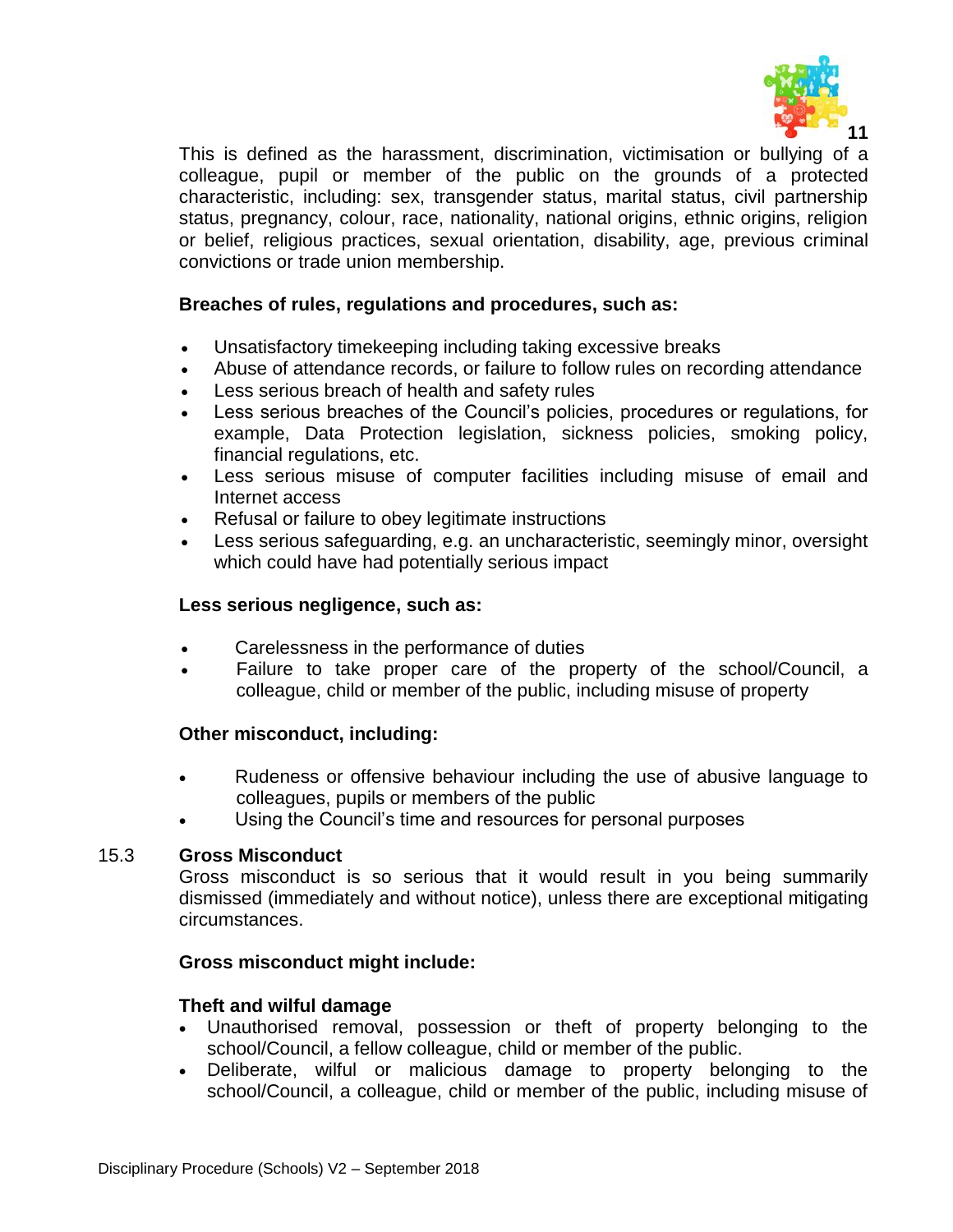

property.

# **Acts of violence, abuse or inappropriate behaviour**

- Breaches of the school and/or Council's safeguarding policies.
- Acts of violence or abuse, including the physical assault or threat of physical assault against anyone
- Rudeness or offensive behaviour including the use of abusive language

# **Harassment, Discrimination, Victimisation and Bullying (HDVB).**

- Serious or repeated bullying or intimidation, including threatening behaviour.
- Acts of incitement or deliberate/malicious acts of harassment or discrimination of a colleague, pupil or member of the public on the grounds of sex, transgender status, marital status, civil partnership status, pregnancy, colour, race, nationality, national origins, ethnic origins, religion or belief, religious practices, sexual orientation, disability, age, previous criminal convictions or trade union membership.

#### **Fraud and deliberate falsification of records**

- Deliberate falsification of time recording methods, mileage or other expense claims etc.
- Deliberate falsification of qualifications or information which is a statutory or essential requirement of employment or which results in additional remuneration
- Engaging in work or activities which are in conflict or competition with the school/Council business
- Engaging in work or activities which are incompatible with absence whilst receiving sick pay

#### **Breaches of rules, regulations and procedures**

- Deliberate unauthorised disclosure of confidential information (including serious breaches of data protection legislation)
- Serious breaches of health and safety rules
- Deliberate, repeated or serious failure to follow the school/Council's policies procedures and regulations, for example, safeguarding policies, code of conduct, attendance policies, smoking policy, financial regulations, etc.
- Serious misuse of IT infrastructure and computer facilities including the misuse of email and Internet access or any other breach of the IT Acceptable Use policy
- Refusal, failure or persistent failure to obey legitimate instructions

# **Gross negligence**

- Failure to apply safeguarding standards
- Gross negligence in the performance of duties
- Sleeping whilst on wakeful duty
- Failure to comply with health and safety law putting self and/or others at risk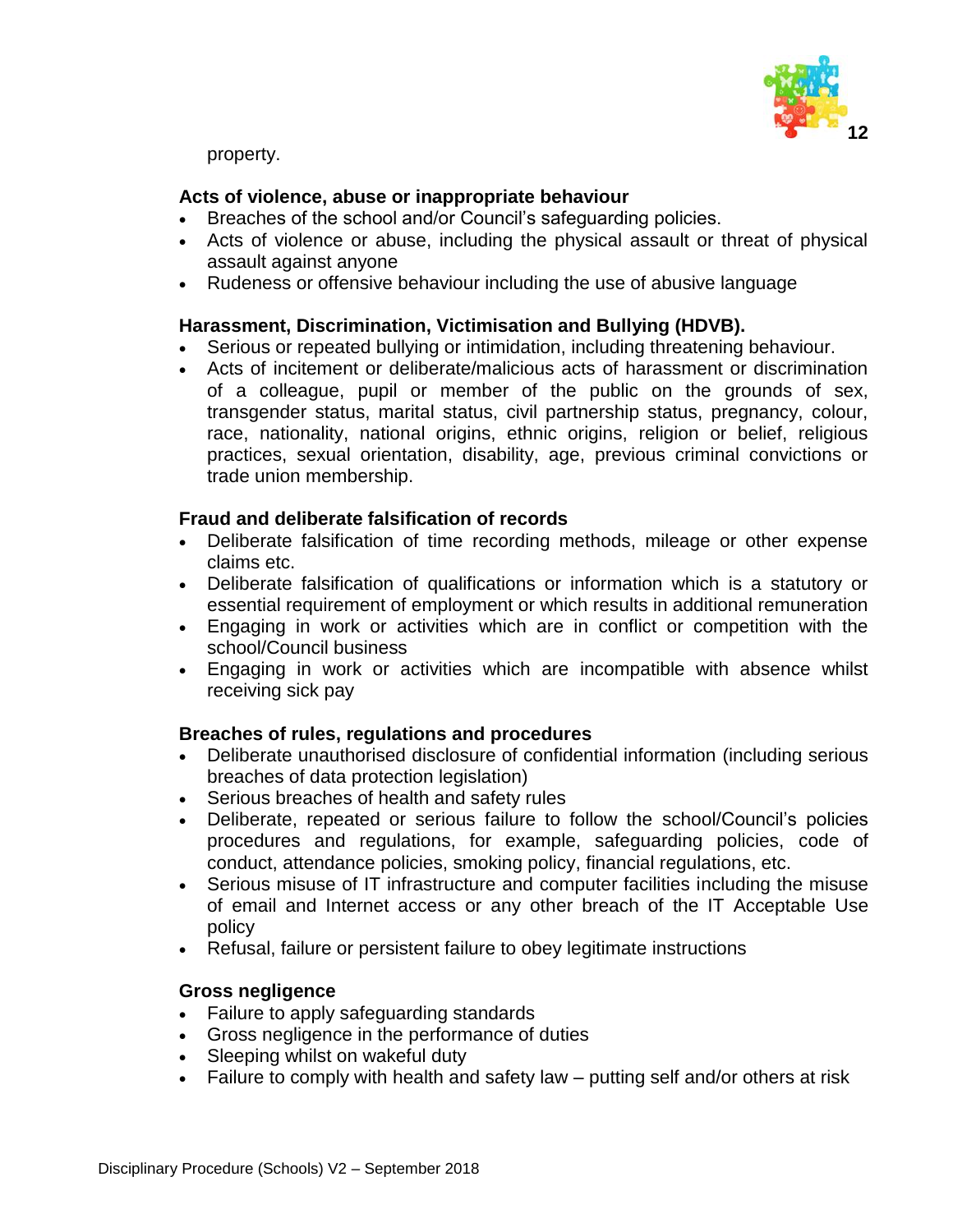

# **Serious breaches of trust and confidence**

- Serious safeguarding concerns
- Serious or repeated breach of the Code of Conduct for school
- Being under the influence of drink, drugs or illegal drugs at work.
- Absence from the work place without permission, for a significant amount of time, without a reasonable explanation
- Any absence which amounts to dereliction of duty and results in service provision being compromised.
- Acceptance of bribes or other corrupt practices.
- Criminal conduct, including that which is committed outside of work that is relevant to the employee's employment.
- Failure to inform the school of any changes to circumstances which may have a bearing on their employment, including criminal allegations, convictions or cautions which may affect their professional status, disqualify them by association, or affect their DBS (or other) status
- Failure to register and/or maintain registration with regulatory or governing bodies where this is a statutory or essential requirement for employment, for example, teachers' professional registration,
- Serious breach of a Code of Conduct as stipulated by a relevant regulatory body, for example teachers' professional registration.
- Bringing the school or Council's image, name or service into disrepute.
- Making a malicious or untruthful allegation/complaint against the school/Council or its employees.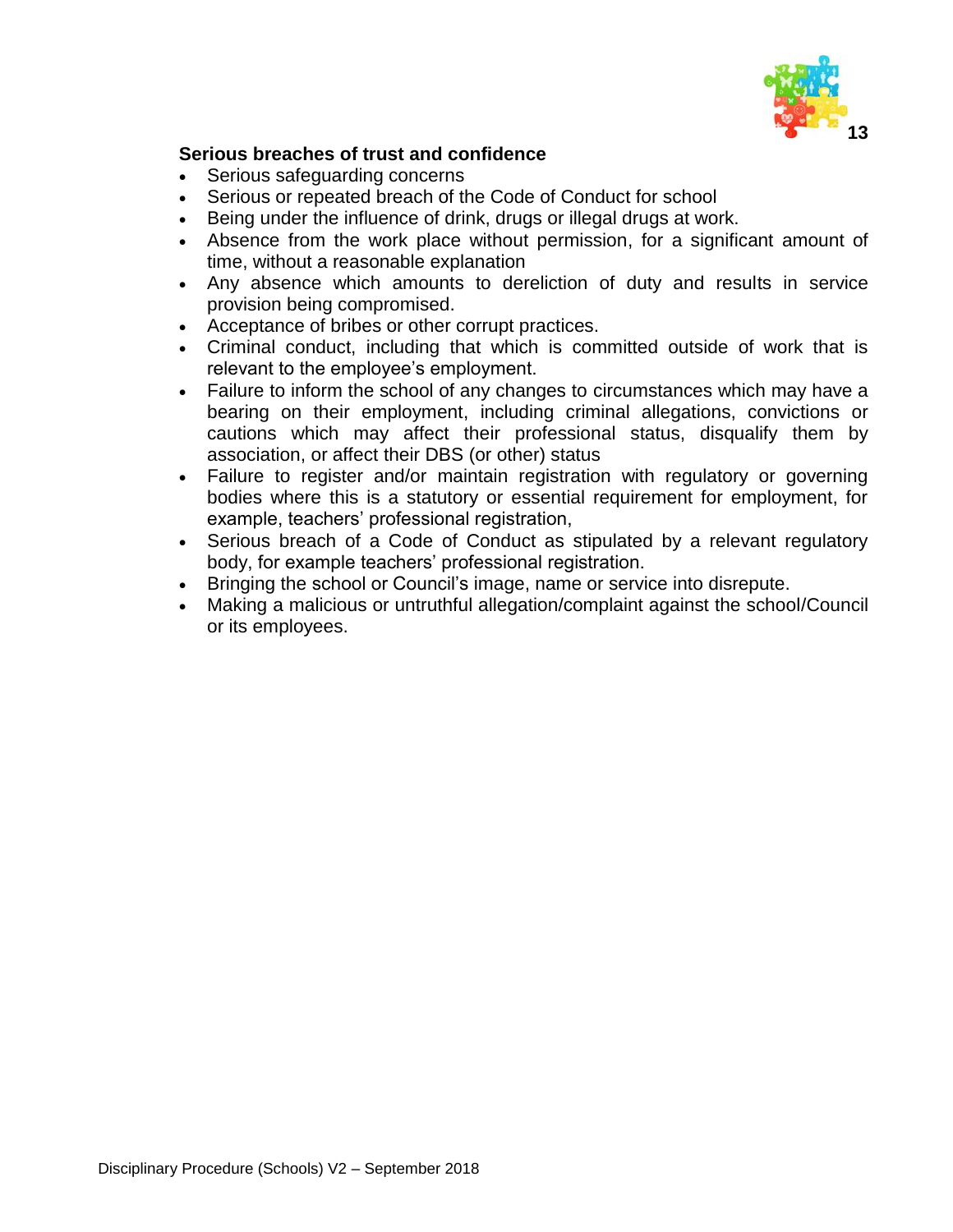



# **Appendix 1 – Order of Proceedings for Disciplinary Hearings**

Headteachers/Chairs of Panels (referred to as 'Chairs') should use this Order of Proceedings as a guide to help set out the process to be followed during formal disciplinary hearings.

- The Chair will introduce the hearing, explain its purpose and how it will be conducted. The purpose of the hearing is to establish the facts and determine whether formal disciplinary action needs to be taken against the employee and, if so, the level of disciplinary action.
- The Chair will introduce the persons present and explain their respective roles in the hearing. The employee is entitled to be accompanied by a trade union representative or a work colleague if they wish.
- The Chair will confirm that tape recordings will not be permitted and ask that all mobile phones are switched off for the duration of the hearing. This instruction will be repeated to all witnesses who are to be in attendance at the hearing.
- The Chair will confirm the names of any witnesses who have been asked to attend the hearing in person.
- The Chair will set out the nature of the allegations to be considered at the hearing
- The Chair may ask the fact finder or investigator ('investigator') if in attendance/if applicable to set out the key facts arising from the investigation
- Witnesses will be called in turn where there is a discrepancy in the evidence and may be questioned by the Chair, the HR Advisor, the employee or their chosen companion on the content of their statement.
- The employee will be allowed a full and fair opportunity to state their side of events, the employee may do this personally, or the employee's chosen companion (if applicable) may do this on the employee's behalf.
- The Chair and the HR Advisor will question the employee on their evidence and raise points about any information provided by witnesses. Although the employee may confer with their chosen companion (if applicable) at any time during the hearing on request, the Chair has the right to ask the employee personally to answer any question put to them.
- The Chair will ask the investigator to confirm whether any substantial or relevant information has been presented that was not part of the initial investigation.
- The employee (or their chosen companion on their behalf) will be given the opportunity to sum up their case and make any final points they wish to have considered.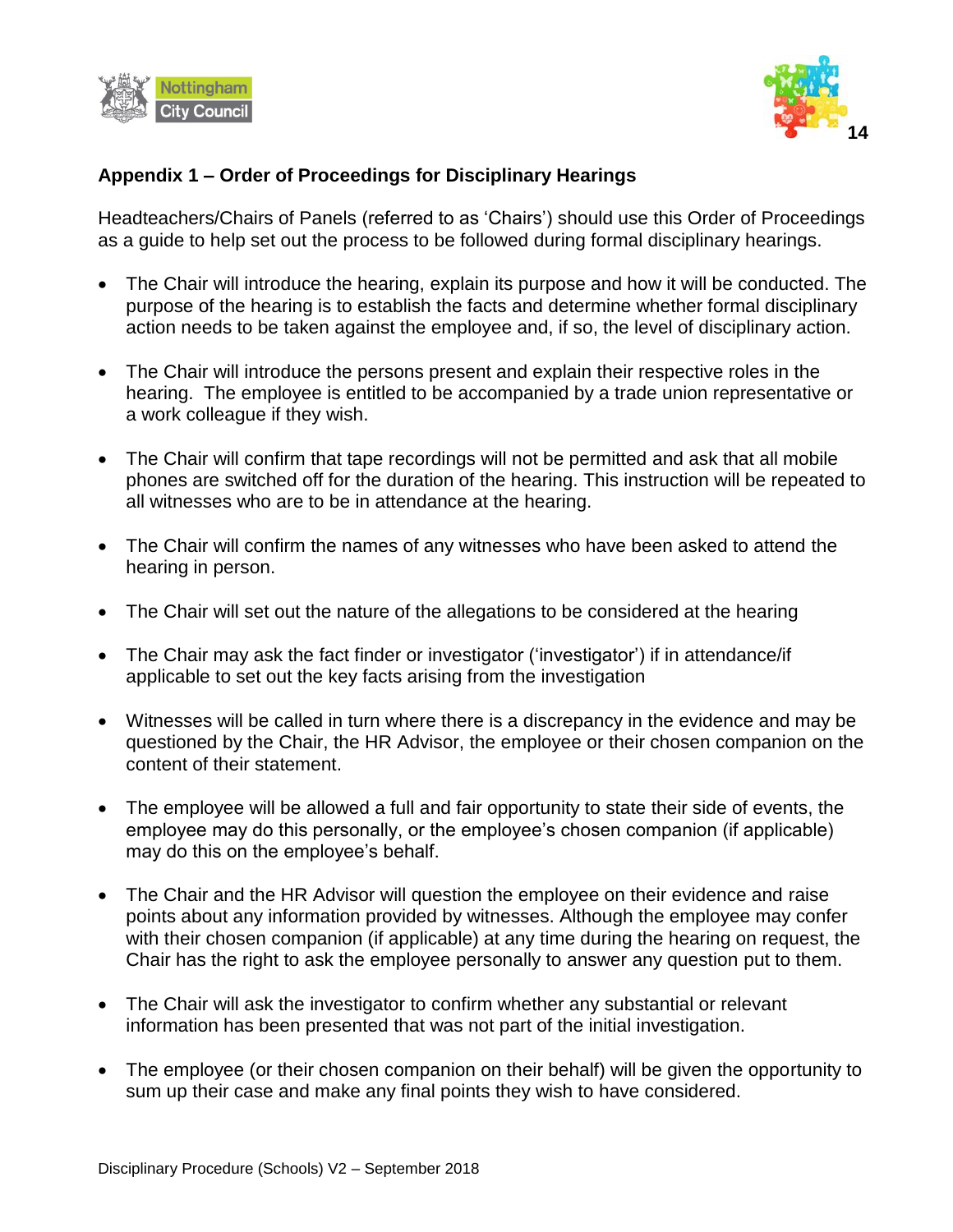

- The Chair will sum up the key points of the hearing and confirm with the employee that all substantial and relevant information has been presented at the hearing.
- The Chair will inform the employee on when a decision will be made.
- The Chair will adjourn to consider their decision in private with the HR advisor. All other persons (including the investigator) will be asked to leave the room.
- The Chair will reconvene the hearing to inform the employee of their decision and what disciplinary action, if any, is to be taken.
- The Chair will inform the employee that they have the right of appeal against any disciplinary action.
- The decision will be confirmed in writing within a reasonable timescale (usually within five working days).

NB At any point during the hearing, the Chair may adjourn the hearing if it appears necessary or desirable to do so (including for the purpose of gathering further information).